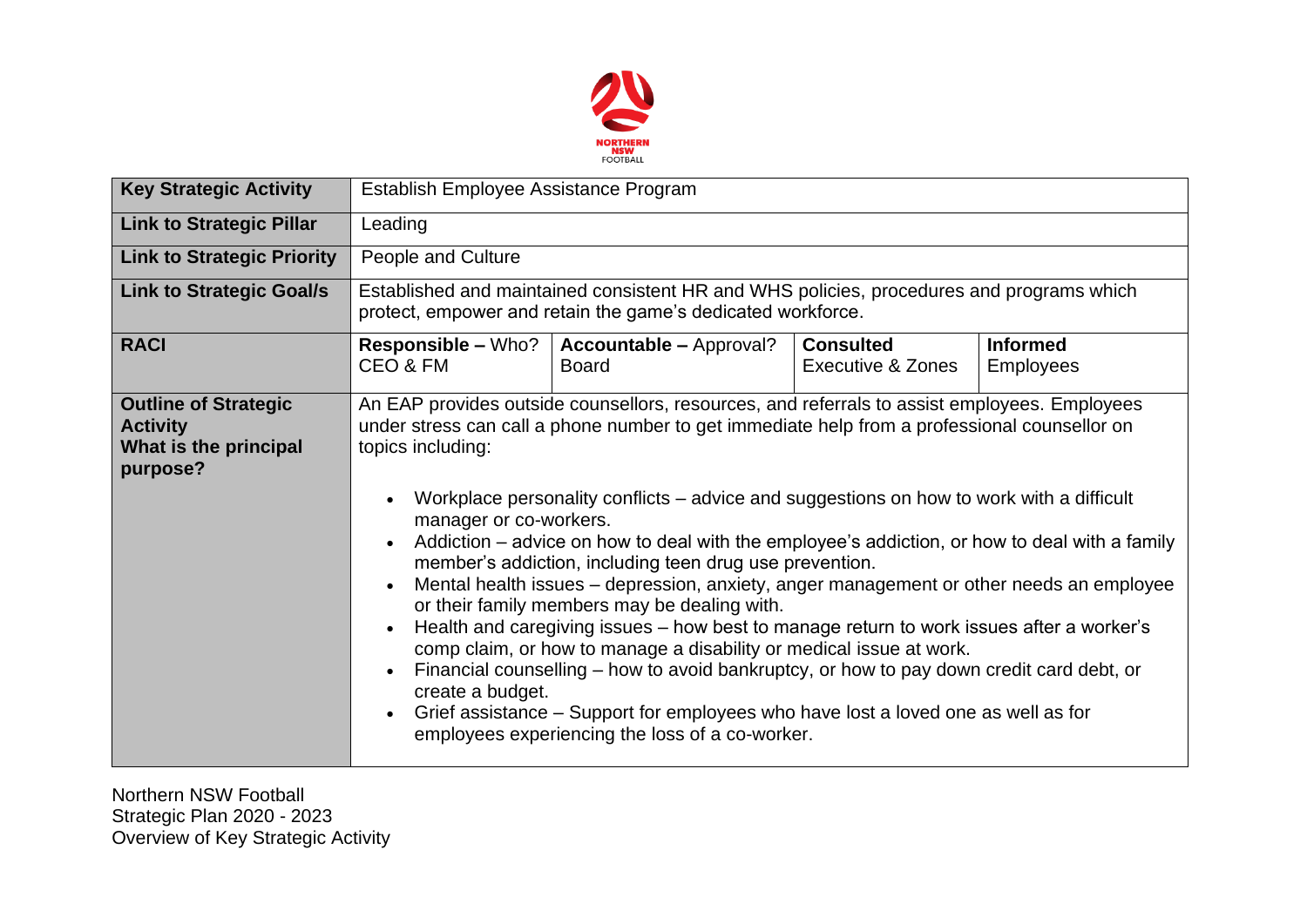

|                                             | EAP's do not offer long-term counselling but can help the employee get the ball rolling. |
|---------------------------------------------|------------------------------------------------------------------------------------------|
| <b>Desired outcome/s</b><br>aligned to Goal | <b>programs which protect</b> , empower and retain the game's dedicated workforce.       |

Northern NSW Football Strategic Plan 2020 - 2023 Overview of Key Strategic Activity